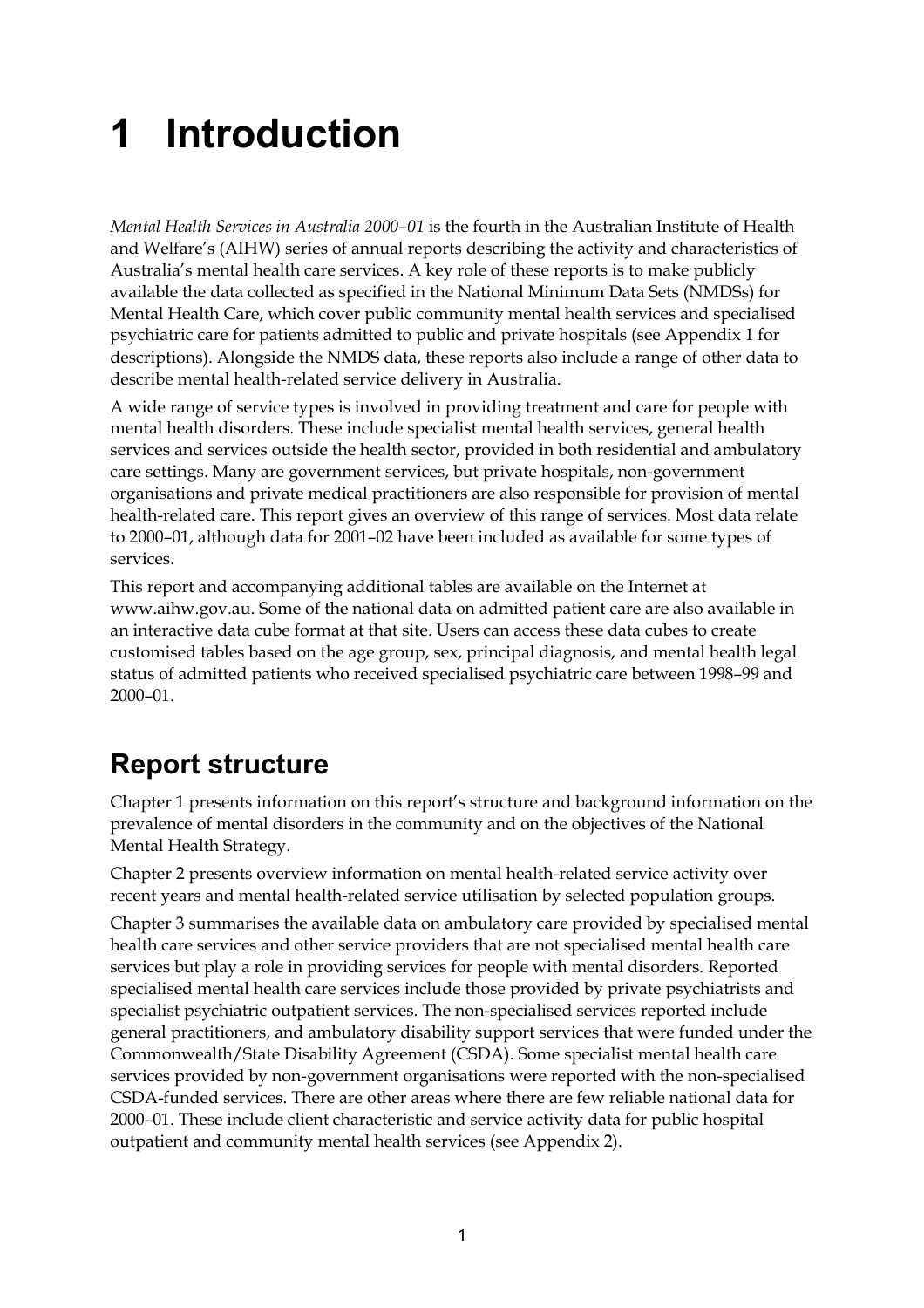Chapter 4 summarises the available data on community residential and admitted patient mental health care and CSDA-funded residential disability support services. The information presented on patients admitted to hospitals includes data on those who were treated by specialised psychiatric admitted patient services, and those who had a mental health-related principal diagnosis but were not reported as receiving specialised psychiatric care.

Chapter 5 presents information on the public and private psychiatrist and mental health nurse labour force, Medicare expenditure on private psychiatrists and Pharmaceutical Benefits Scheme (PBS) expenditure on mental health-related medications. This chapter also presents data on the staffing and expenditure of public community mental health care establishments and public and private hospitals that provide specialised psychiatric care.

The appendixes provide more detailed technical notes on the data and analyses that are included in the chapters. Appendix 1 outlines the data sources used for this report and their respective strengths and weaknesses, and details the data elements specified in the NMDSs for Mental Health Care. Appendix 2 presents summary statistics for 2000–01 on public community mental health care ambulatory service contacts. This was the first year of collection for these data and the appendix presents information on the quality and provision of these data. Appendix 3 provides information on the codes used to define mental healthrelated care and medications. Appendix 4 provides State- and Territory-specific data on admitted patients. Appendix 5 includes the population estimates used for separation rate calculations. Appendix 6 provides a list of the public hospitals and community mental health establishments that contributed data to this report. Appendix 7 presents information on the National Survey of Mental Health Services (NSMHS) and how it compares with the establishment-level data collections used in this report.

## **Background**

This publication focuses on the data collected about specialised mental health and related services. However, this section provides some background information, including those data recently released from the 2001 Australian Bureau of Statistics National Health Survey on the prevalence of mental disorders, psychological distress and the use of medications for mental wellbeing in Australia. It also presents background information on the National Mental Health Strategy and its objectives (Box 1.1).

### **Prevalence of mental disorders in adults**

In 1997, the Australia Bureau of Statistics conducted the adult component of the National Survey of Mental Health and Wellbeing. Approximately 10,600 people aged 18 years and over participated in the survey; a range of major mental disorders were diagnosed using a computerised version of the Composite International Diagnostic Interview.

The survey found that an estimated 18% of Australian adults had experienced a mental disorder in the 12 months prior to interview (ABS 1998a) (Table 1.1). The prevalence of mental disorders decreased with age, with the highest prevalence reported for adults aged 18–24 years (27%), reflecting a relatively high rate of substance use disorders. The prevalence was lowest, at 6%, for those aged 65 and over.

Women were more likely than men to have had an anxiety or affective disorder and men were more than twice as likely as women to have had a substance use disorder. Anxiety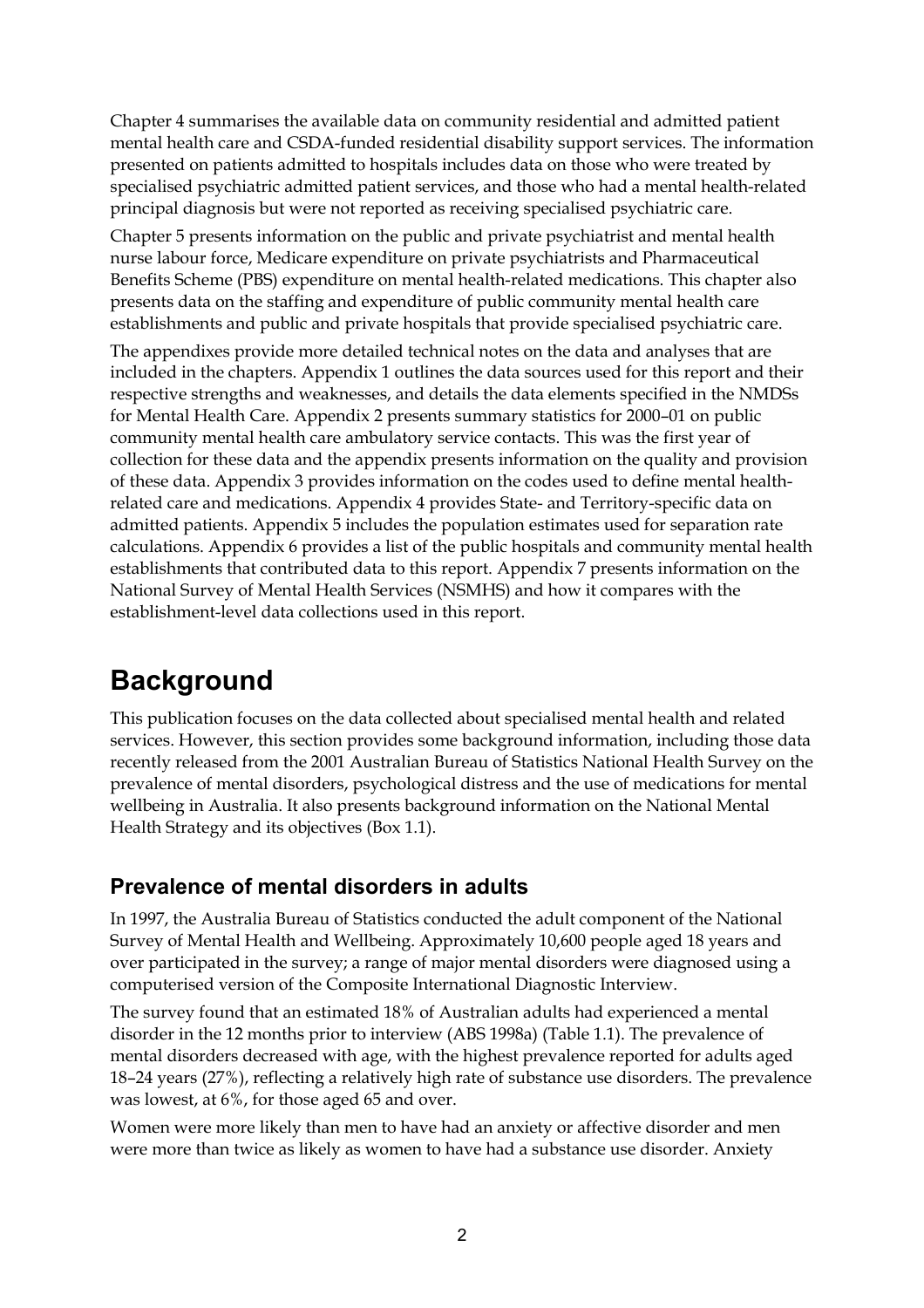disorders were most common for women aged 45–54 years (16%). Affective disorders, which include depression, were most common for women aged 18–24 years (11%). Substance use disorders were most common for men aged 18–24 years (22%).

#### **Box 1.1: National Mental Health Strategy**

*In 1992, the Commonwealth, State and Territory governments in Australia endorsed the National Mental Health Strategy as a framework to guide the reform agenda for mental health. A brief outline of the Strategy is given below. For more information on the National Mental Health Strategy, refer to the* National Mental Health Report 2002 *(DHA 2002). The stated aims of the Strategy are to:*

- *promote the mental health of the Australian community and, where possible, prevent the development of mental disorders*
- *reduce the impact of mental disorders on individuals, families and the community*
- *assure the rights of people with mental disorder.*

*The broad aims and objectives of the Strategy are described in the National Mental Health Policy. The Policy has 38 objectives including objectives relating to the shift from institutional to community care and the delivery of services in mainstream settings. The approach to be taken by the Commonwealth, State and Territory governments in implementing the aims and objectives of the Policy were described by the First National Mental Health Plan. The First Plan ran from 1992–93 to 1997–98. Near the end of the First Plan, an independent evaluation concluded that significant progress had been achieved but that the reform agenda had yet to be completed (AHMAC 1997).*

*In order to continue these reforms, the Second National Mental Health Plan (1998–99 to 2002–03) was endorsed by all governments in 1998. The aim of the Second Plan is to consolidate reforms of the First Plan and to extend into additional areas with a particular focus on three new themes. The three themes are promotion and prevention, partnerships in service reform and delivery, and service quality and effectiveness.*

*The promotion and prevention theme emphasises the importance of mental health promotion, community education, prevention of illness and early intervention. The partnerships in service reform and delivery theme emphasises the need to build strategic alliances with other services based on the recognition that specialised mental health services can meet only some of needs of people with mental disorders. The service quality and effectiveness theme intends to build on existing structural reforms with improvements in both the quality and effectiveness of services. This theme has a particular emphasis on improved outcomes for consumers across their lifespan.*

More recently, almost 10% of adult respondents to the 2001 National Health Survey reported they had a long-term mental or behavioural problem (ABS 2002a). These data were based on self-report rather than any formal diagnostic assessment or health professional's diagnosis and are therefore not comparable with the results of the National Survey of Mental Health and Wellbeing.

A study coordinated by the University of Western Australia examined the prevalence of psychotic disorders among Australian adults aged 18–64 years (Jablensky et al. 1999). The survey was based on a census of 3,800 people with psychotic illness who attended a public or private mental health service within defined areas of Brisbane and surrounds, Melbourne, Perth and the Australian Capital Territory. The study estimated that between 3.9 and 6.9 persons per 1,000 adult residents in urban areas (a weighted mean of 4.7) were in contact with mental health services each month due to the symptoms of a psychotic disorder.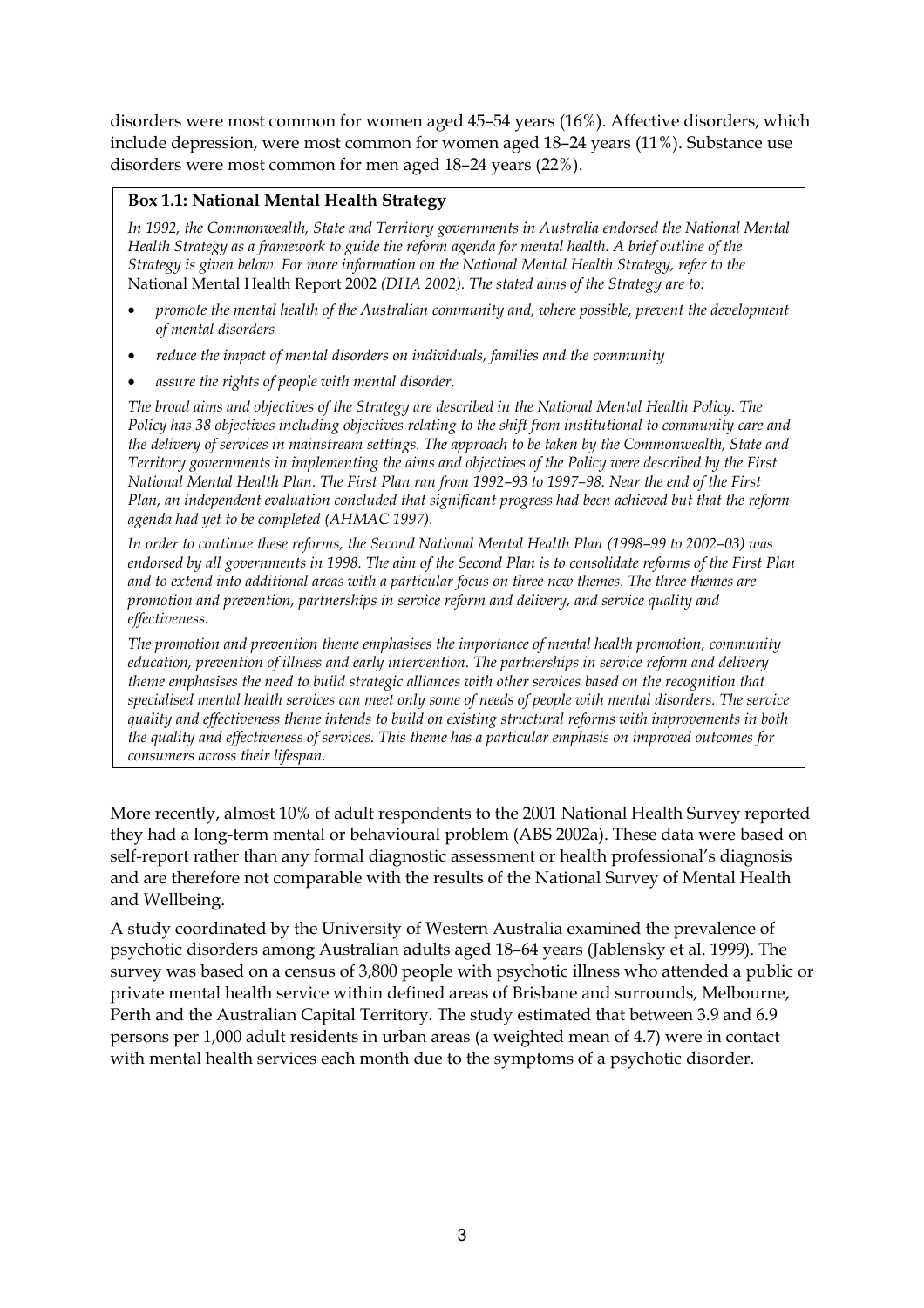|                               | $18 - 24$ | $25 - 34$ | $35 - 44$ | $45 - 54$      | $55 - 64$ | 65 and over  | Total |
|-------------------------------|-----------|-----------|-----------|----------------|-----------|--------------|-------|
|                               |           |           |           | <b>Males</b>   |           |              |       |
| Anxiety disorders             | 8.6       | 7.1       | 8.3       | 8.0            | 6.1       | 3.5          | 7.1   |
| Affective disorders           | 2.9       | 4.9       | 6.0       | 5.4            | 3.2       | $(8.0^{(a)}$ | 4.2   |
| Substance use disorders       | 21.5      | 15.6      | 12.0      | 7.4            | 5.2       | 2.1          | 11.1  |
| Total mental disorders        | 27.3      | 21.4      | 19.6      | 15.6.          | 11.3      | 5.5          | 17.4  |
|                               |           |           |           | <b>Females</b> |           |              |       |
| Anxiety disorders             | 13.8      | 12.4      | 14.5      | 15.9           | 9.5       | 5.4          | 12.1  |
| Affective disorders           | 10.7      | 8.4       | 8.5       | 7.3            | 6.9       | 2.4          | 7.4   |
| Substance use disorders       | 10.6      | 7.0       | 4.5       | 3.2            | $(a)$ 1.2 | n.p.         | 4.5   |
| Total mental disorders        | 25.9      | 21.2      | 20.2      | 19.5           | 13.4      | 6.7          | 18.0  |
|                               |           |           |           | <b>Total</b>   |           |              |       |
| Anxiety disorders             | 11.2      | 9.8       | 11.4      | 11.9           | 7.8       | 4.5          | 9.7   |
| Affective disorders           | 6.7       | 6.6       | 7.2       | 6.4            | 5.0       | 1.7          | 5.8   |
| Substance use disorders       | 16.1      | 11.3      | 8.2       | 5.3            | 3.2       | 1.1          | 7.7   |
| <b>Total mental disorders</b> | 26.6      | 21.3      | 19.9      | 17.5           | 12.3      | 6.1          | 17.7  |

#### **Table 1.1: Prevalence of mental disorders in adulthood, Australia, 1997 (per cent)**

(a) Estimate has a relative standard error of between 25% and 50% and should be used with caution.

n.p. Estimate has a relative standard error greater than 50% and is considered too unreliable for general use.

*Source:* ABS 1998a.

#### **Table 1.2a: Estimated monthly treated prevalence of psychotic disorders in public and private treatment services, Australia, 1999 (rate per 1,000 population)**

|                                  | $18 - 24$ | $25 - 34$ | $35 - 44$      | $45 - 54$ |      | 55-64 Total (18-64) |  |
|----------------------------------|-----------|-----------|----------------|-----------|------|---------------------|--|
| State or Territory of urban area |           |           | <b>Males</b>   |           |      |                     |  |
| Vic                              | 4.09      | 6.11      | 8.67           | 5.44      | 5.63 | 6.03                |  |
| Qld                              | 3.98      | 5.81      | 5.24           | 5.50      | 3.48 | 4.99                |  |
| WA                               | 5.31      | 8.22      | 8.22           | 8.50      | 5.21 | 7.39                |  |
| ACT                              | 3.26      | 5.09      | 5.64           | 2.89      | 2.66 | 4.14                |  |
|                                  |           |           | <b>Females</b> |           |      |                     |  |
| Vic                              | 1.70      | 5.51      | 7.21           | 8.72      | 5.32 | 5.80                |  |
| Qld                              | 1.63      | 2.99      | 3.68           | 4.22      | 4.26 | 3.32                |  |
| WA                               | 3.05      | 4.80      | 7.09           | 9.99      | 7.98 | 6.33                |  |
| <b>ACT</b>                       | 2.50      | 2.36      | 5.31           | 3.67      | 4.90 | 3.68                |  |
|                                  |           |           | <b>Total</b>   |           |      |                     |  |
| Vic                              | n.a.      | n.a.      | n.a.           | n.a.      | n.a. | 5.91                |  |
| Qld                              | n.a.      | n.a.      | n.a.           | n.a.      | n.a. | 4.15                |  |
| WA                               | n.a.      | n.a.      | n.a.           | n.a.      | n.a. | 6.87                |  |
| <b>ACT</b>                       | n.a.      | n.a.      | n.a.           | n.a.      | n.a. | 3.91                |  |

n.a. not available*.*

*Source:* Jablensky et al. 1999.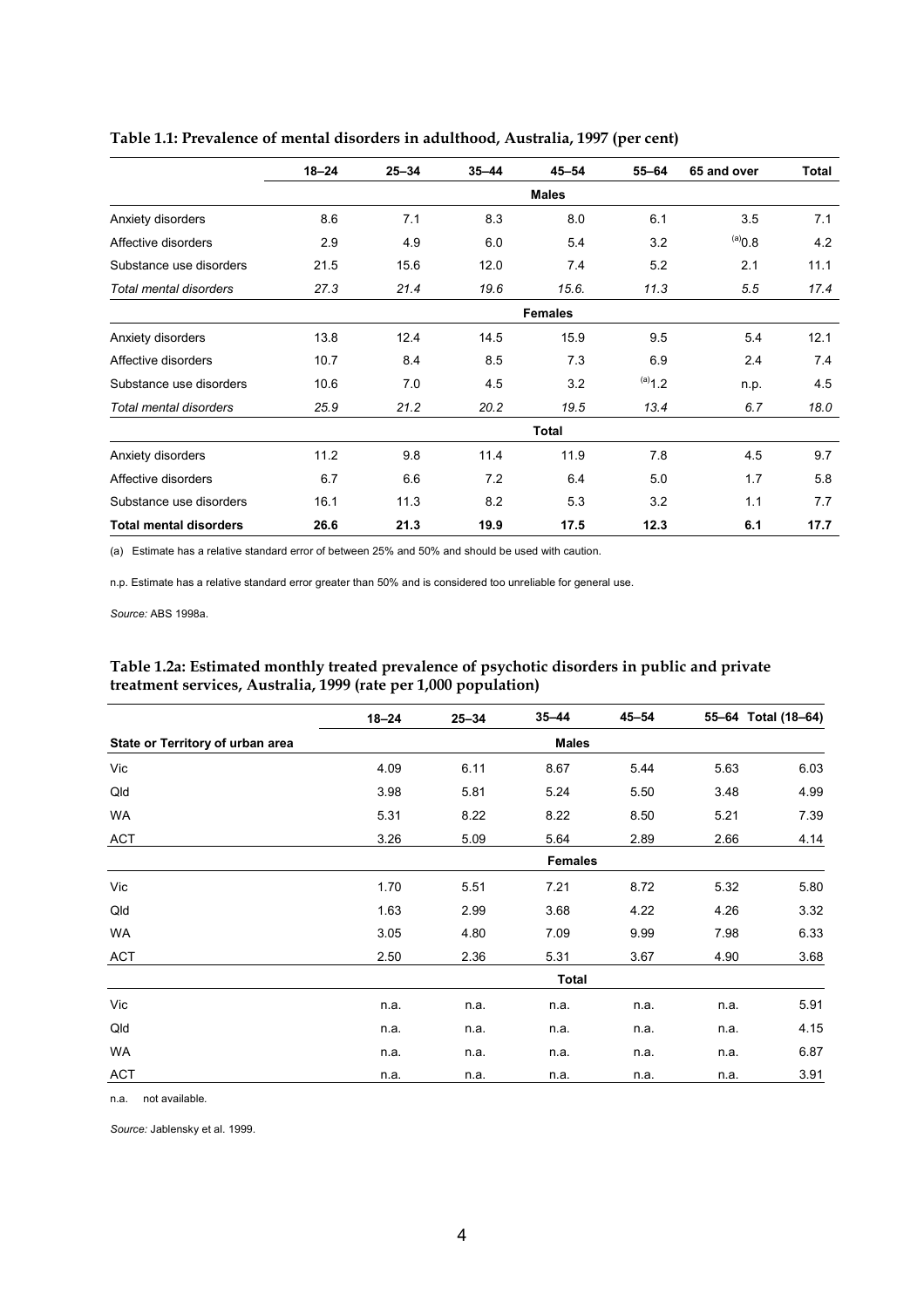| State or Territory of urban area | <b>Males</b> | <b>Females</b> | <b>Total</b> |
|----------------------------------|--------------|----------------|--------------|
| Vic                              | 5.53         | 3.52           | 4.49         |
| Qld                              | 4.08         | 2.55           | 3.31         |
| <b>WA</b>                        | 6.74         | 4.78           | 5.78         |
| <b>ACT</b>                       | 4.49         | 3.71           | 4.10         |

**Table 1.2b: Estimated yearly treated prevalence of psychotic disorders in public and private treatment services, Australia, 1999 (rate per 1,000 population)**

*Source:* Jablensky et al. 1999.

Table 1.2a shows the estimated monthly treated prevalence rate for each of the four catchment areas by sex and age group, and Table 1.2b the estimated yearly treated prevalence rate by sex. Male monthly rates were consistently higher than female rates in all age groups from 18 to 44 years. In each State or Territory urban area, the yearly prevalence rate for males was slightly higher than that for females.

#### **Prevalence of mental disorders in children and adolescents**

The child and adolescent component of the National Survey of Mental Health and Wellbeing was conducted by the University of Adelaide in 1998 (Sawyer et al. 2000). The study examined the prevalence of clinically significant depressive disorder, conduct disorder and attention-deficit hyperactivity disorders (ADHD) among Australians aged 6–17 years using the Diagnostic Interview Schedule for Children (Version IV).

|                     | 6-12 years | 13-17 years    | <b>Total</b> |  |
|---------------------|------------|----------------|--------------|--|
| <b>Disorder</b>     |            | <b>Males</b>   |              |  |
| Depressive disorder | 3.7        | 4.8            | 4.2          |  |
| Conduct disorder    | 4.8        | 3.8            | 4.4          |  |
| <b>ADHD</b>         | 19.3       | 10.0           | 15.4         |  |
|                     |            | <b>Females</b> |              |  |
| Depressive disorder | 2.1        | 4.9            | 3.2          |  |
| Conduct disorder    | 1.9        | 1.0            | 1.6          |  |
| <b>ADHD</b>         | 8.8        | 3.8            | 6.8          |  |
|                     |            | All children   |              |  |
| Depressive disorder | n.a.       | n.a.           | 3.7          |  |
| Conduct disorder    | n.a.       | n.a.           | 3.0          |  |
| <b>ADHD</b>         | n.a.       | n.a.           | 11.2         |  |

#### **Table 1.3: Prevalence of mental disorders in children and adolescents, Australia, 1998 (per cent)**

n.a. not available.

*Source:* Sawyer et al. 2000.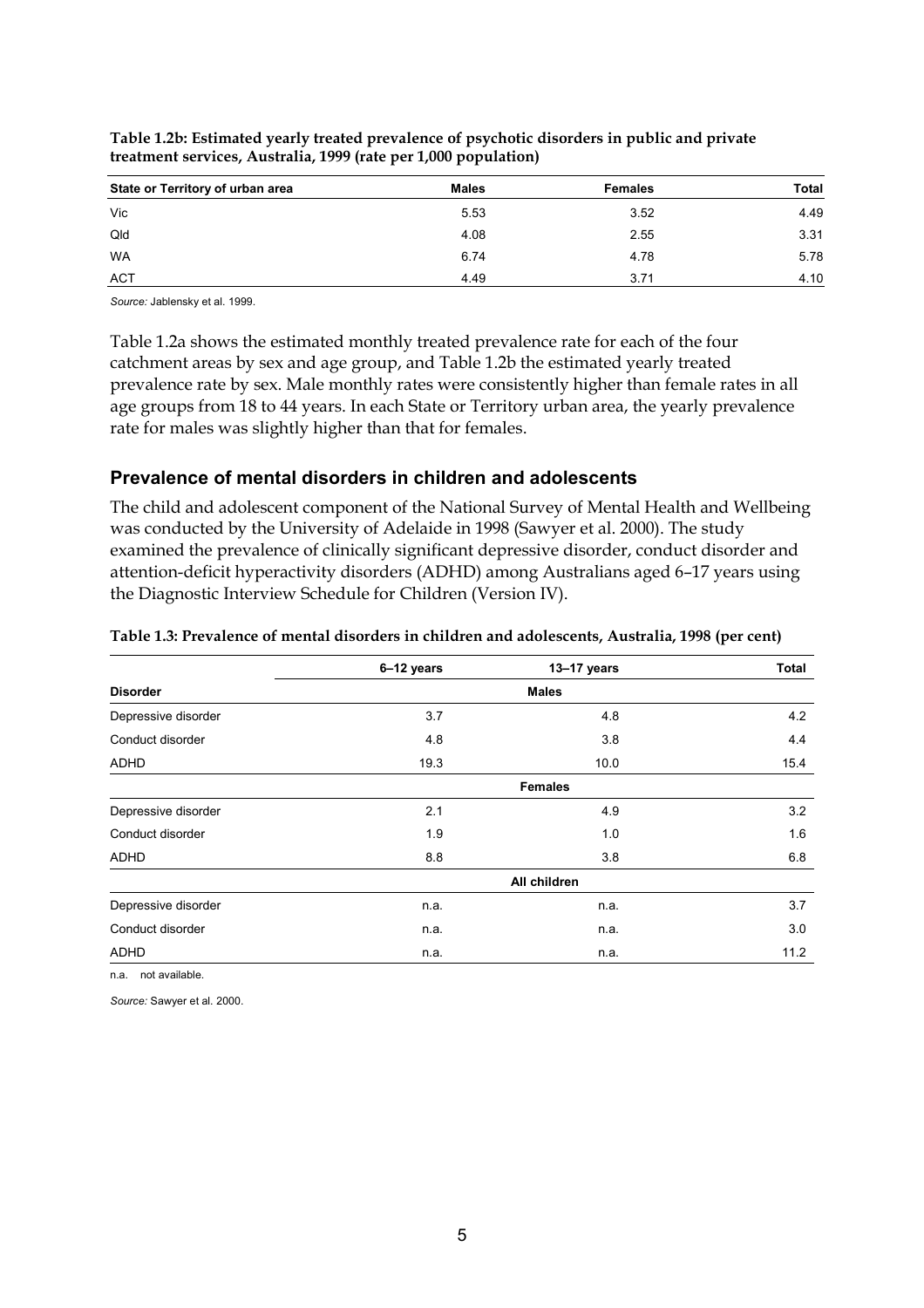The most frequently reported disorder for children and adolescents was ADHD, accounting for 11% (an estimated 355,000 children and adolescents) of those in the age group (Table 1.3). Less prevalent were conduct disorders (3% or 95,000) and depressive disorders (4% or 117,000).

#### **Psychological distress**

Both the National Survey of Mental Health and Wellbeing of Adults conducted in 1997 and National Health Survey conducted in 2001 collected information on the prevalence of current psychological distress using the 10-item Kessler 10 Scale (K10) measure (ABS 1998a, 2002a). The instrument is used to ask about negative emotional states in the 4 weeks prior to interview. For example, respondents are asked how often they felt nervous, hopeless and restless. They can respond: all of the time, most of the time, some of the time, a little of the time or none of the time.

The results from the K10 were grouped into four categories: low (score of 10–15 indicating little or no psychological distress); moderate (16–21); high (22–29); and very high levels of psychological distress (scores of 30–50). Studies have found that K10 scores in the very high psychological distress category can indicate a need for professional help (ABS 2002a).

In 1997, an estimated 2.2% of Australians aged 18 and over had very high levels of psychological distress. About 6% had high levels of psychological distress, 18.1% had medium levels and 73.8% low levels. In 2001 the estimated proportion of persons with very high levels of psychological stress was 3.6%. The proportion of persons 18 years and over with high psychological distress had also risen, to 9.0%, and 23.0% of people had medium levels and 64.3% low levels.

In both 1997 and 2001, males and females in the age group 45–54 years most frequently had very high levels of psychological distress (Table 1.4). Between 1997 and 2001, the proportion of people who had very high levels of distress increased for all age groups and both sexes except males 65 years and over. The increase was greatest for people aged 18–24 and females aged 35 and over.

|      | $18 - 24$    | $25 - 34$ | $35 - 44$ | $45 - 54$      | $55 - 64$ | 65 and over          | <b>Total</b> |
|------|--------------|-----------|-----------|----------------|-----------|----------------------|--------------|
| Year | <b>Males</b> |           |           |                |           |                      |              |
| 1997 | $^{(a)}0.6$  | $(a)$ 1.3 | 2.2       | 3.0            | 2.7       | $(a)$ <sub>1.9</sub> | 1.9          |
| 2001 | 2.7          | 2.1       | 2.5       | 3.7            | 3.6       | 1.9                  | 2.7          |
|      |              |           |           | <b>Females</b> |           |                      |              |
| 1997 | (a)2.1       | 2.8       | 2.4       | 3.8            | $(a)$ 1.5 | $(a)$ 1.3            | 2.4          |
| 2001 | 5.4          | 4.6       | 4.2       | 5.5            | 3.6       | 3.2                  | 4.4          |
|      |              |           |           | <b>Total</b>   |           |                      |              |
| 1997 | 1.3          | 2.1       | 2.3       | 3.4            | 2.1       | 1.6                  | 2.2          |
| 2001 | 4.0          | 3.4       | 3.4       | 4.6            | 3.6       | 2.6                  | 3.6          |

| Table 1.4: Estimated proportion of adults with very high (30-50) psychological distress scores on |  |
|---------------------------------------------------------------------------------------------------|--|
| the Kessler 10 Scale, Australia, 1997 and 2001 (per cent)                                         |  |

(a) Estimate has a relative standard error of between 25% and 50% and should be used with caution.

*Source:* ABS 1998a, 2002a.